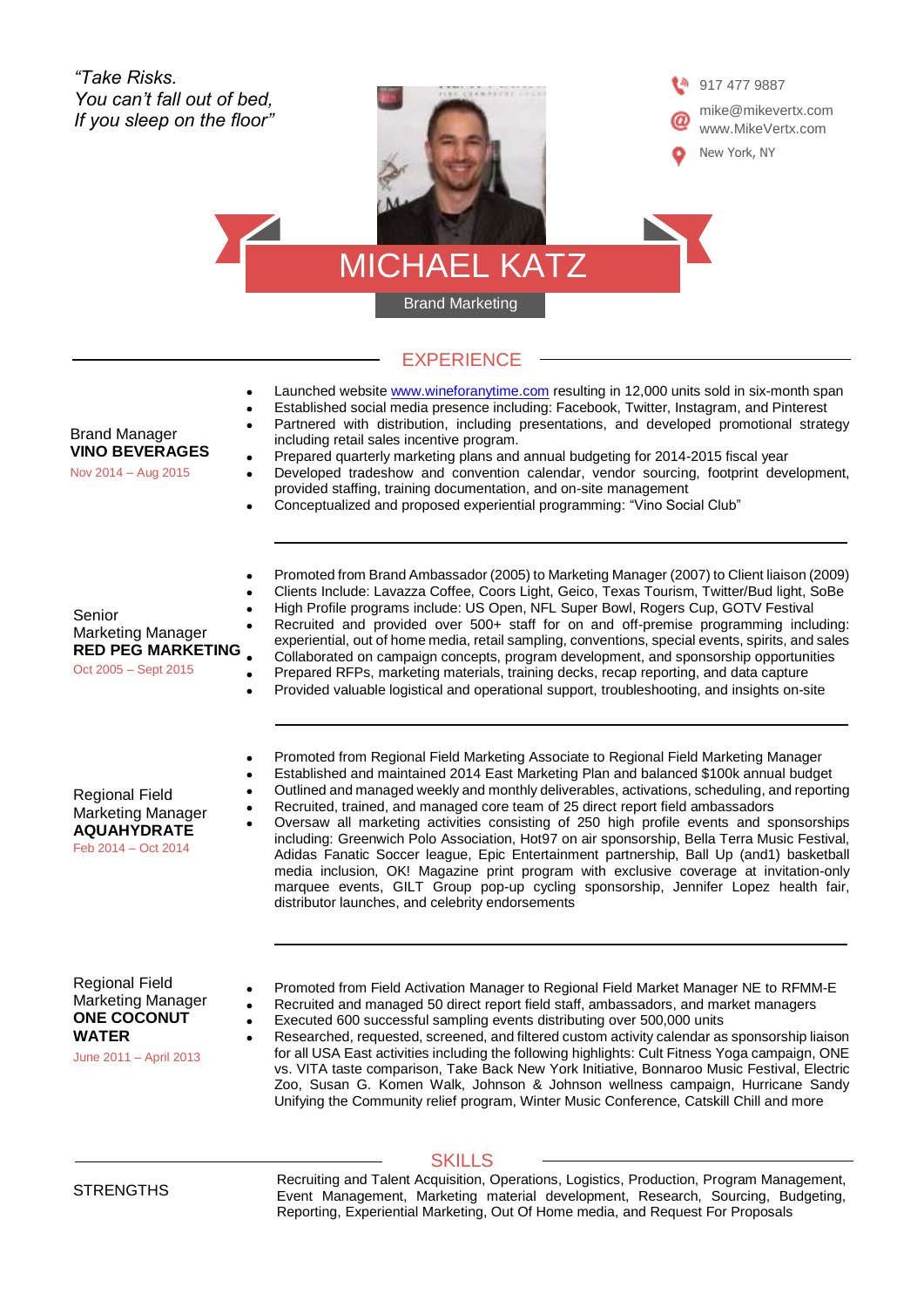

# **EDUCATION**

## HOFSTRA UNIVERSITY Bachelors of Science Degree

Marketing and Management Major

Graduated May 2007